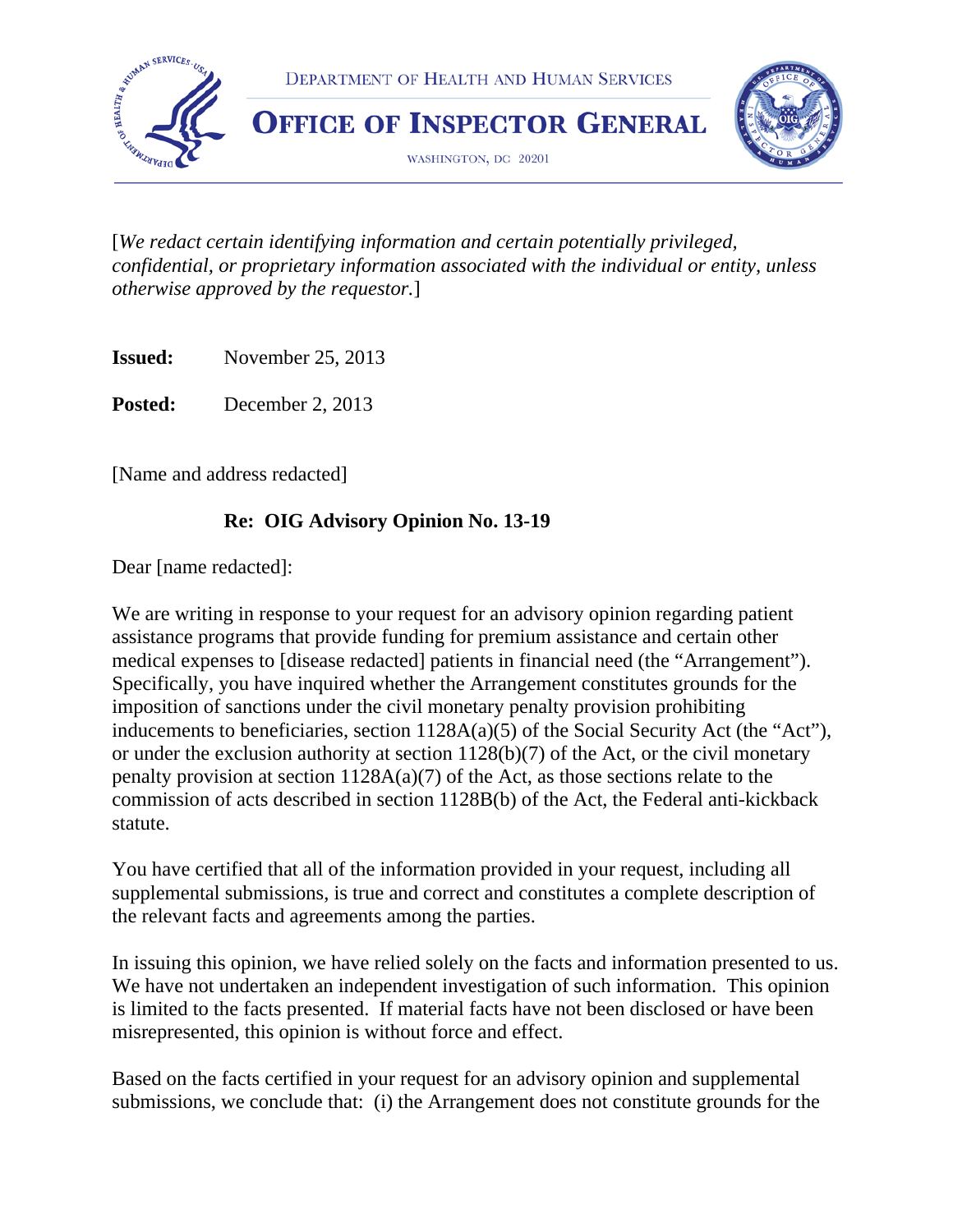imposition of civil monetary penalties under section  $1128A(a)(5)$  of the Act; and (ii) although the Arrangement could potentially generate prohibited remuneration under the anti-kickback statute if the requisite intent to induce or reward referrals of Federal health care program business were present, the Office of Inspector General ("OIG") will not impose administrative sanctions on [name redacted] under sections 1128(b)(7) or 1128A(a)(7) of the Act (as those sections relate to the commission of acts described in section 1128B(b) of the Act) in connection with the Arrangement. This opinion is limited to the Arrangement and, therefore, we express no opinion about any ancillary agreements or arrangements disclosed or referenced in your request for an advisory opinion or supplemental submissions.

This opinion may not be relied on by any persons other than [name redacted], the requestor of this opinion, and is further qualified as set out in Part IV below and in 42 C.F.R. Part 1008.

# **I. FACTUAL BACKGROUND**

[Disease redacted] is a rare, genetic disorder that causes an enzyme deficiency with a variable disease course, ranging from no outward symptoms to severe disability and death. It is incurable, but treatments are available for some variants of the disease.

[Name redacted] (the "Foundation") is a non-profit, tax-exempt charitable organization that serves the [disease redacted] community by, among other things, providing funding for research into the cause, treatment, and cure for [disease redacted]. [Name redacted] (the "Requestor") is a supporting organization<sup>1</sup> of the Foundation. The Requestor operates patient assistance programs for patients with [disease redacted].

The Requestor provides financial assistance to [disease redacted] patients through two programs: (1) [program redacted], which helps [disease redacted] patients pay insurance premiums for themselves and their families<sup>2</sup> (the "Premium Assistance Program"), and (2) [program redacted], which covers the cost of certain items and services not covered by insurance that are necessary for [disease redacted] patients to receive needed care (the "Basic Services Program") (collectively, the "Programs"). The Premium Assistance Program provides funding for primary and/or secondary insurance premiums, which may include medical, dental, and vision premiums, Medicare Part B premiums, Medicare Part D premiums, and premiums related to catastrophic policies. The Basic Services Program covers travel expenses to and from a physician office or a hospital for [drug treatment

<sup>&</sup>lt;sup>1</sup> Specifically, the Requestor is a Type I supporting organization under section 509(a)(3) of the Internal Revenue Code.

 $2$  The Requestor certified that family members are eligible for funding because the families of [disease redacted] patients also bear a financial burden due to the disease.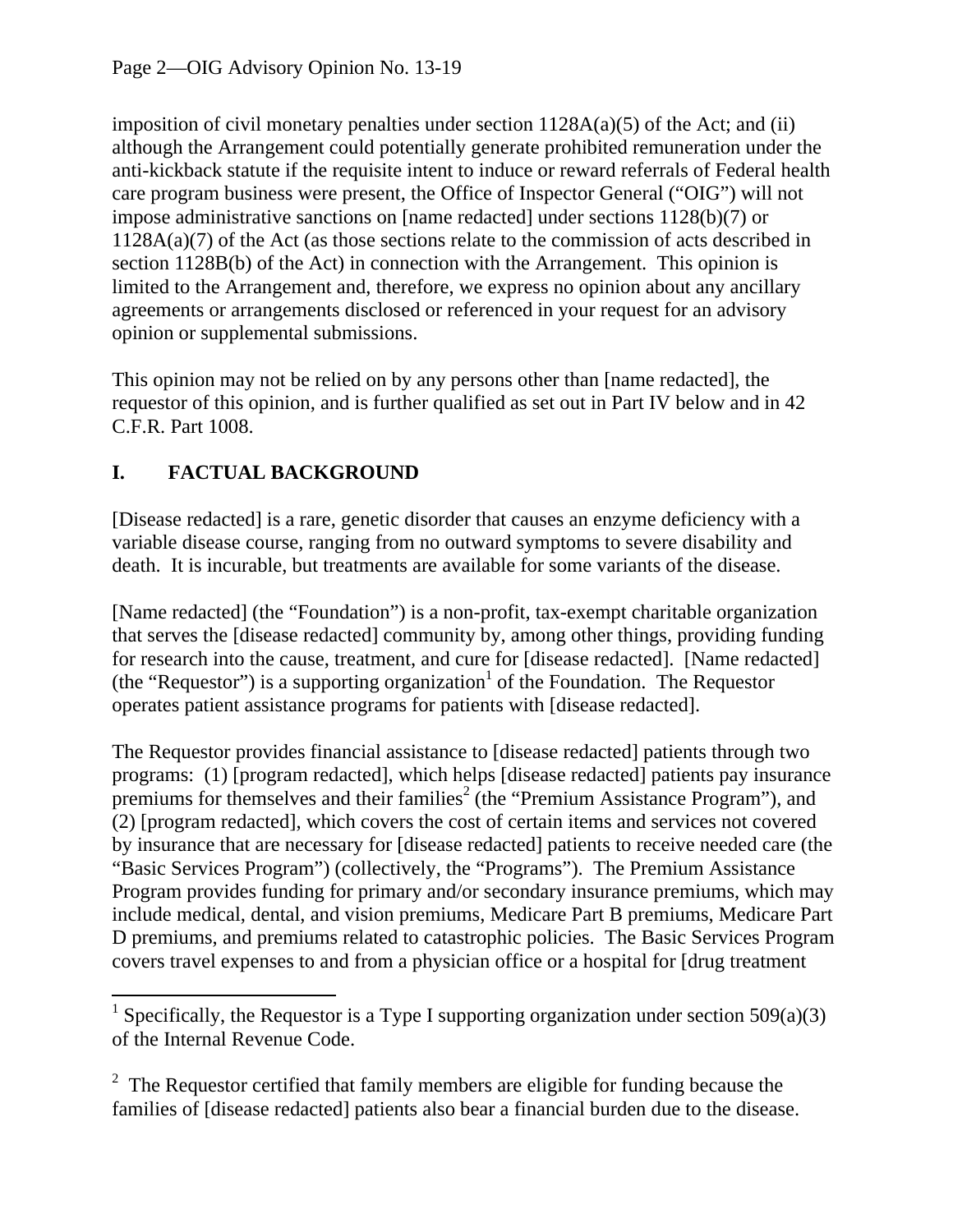redacted] ("Therapy") up to \$100 per month; over-the-counter medications prescribed for [disease redacted] up to \$100 per month; travel expenses for one [disease redacted] evaluation per year; alternative therapy charges (such as massage therapy, acupuncture, or yoga) that are not covered by insurance and are prescribed for [disease redacted] up to \$500 per month; and infusion charges for Therapy for uninsured patients up to \$1,000 per month. Insurance copayments, deductibles, and coinsurance are not eligible expenses under either of the Programs.

Both the Foundation and the Requestor are led by the same board of directors and corporate officers (the "Board of Directors") and have similar articles of incorporation and bylaws. With the exception of the Chief Executive Officer (the "CEO"), who receives a salary from the Foundation, members of the Board of Directors are not compensated for their role in the Foundation or the Requestor.<sup>3</sup> The Requestor also has an advisory group (the "Advisory Group"), consisting of three voting members, who determine patient eligibility to participate in the Programs, and one facilitator (the "Facilitator"), who processes the patient applications. Two of the voting members of the Advisory Group review applications for financial eligibility, and the other voting member, who is a physician, reviews the applications with respect to the diagnosis of [disease redacted]. The Advisory Group meets eight times a year, and the Requestor compensates the voting members \$800 per meeting; the Facilitator is a full-time employee of the Requestor and receives a salary. The Facilitator's salary and the Advisory Group members' compensation come from the Requestor's general funds. Such compensation does not vary with, and is in no way influenced by, the grant or denial of funds to any particular applicant to the Programs.<sup>4</sup> No donor or immediate family member, director, officer, or employee of a donor, or persons otherwise affiliated with donors (other than in a capacity as a [disease redacted] patient or as the family member of a [disease redacted] patient), serve on the Board of Directors or the Advisory Group. No member or immediate family member of the Board of Directors or the Advisory Group has a financial relationship with any donor.

The Requestor operates the Programs as follows. All prospective participants complete an application. The Requestor processes applications in order of receipt, on a first-come, first-served basis, to the extent funding is available. The Requestor has established objective criteria for determining eligibility for assistance that are based

 $3$  The members of the Board of Directors are entitled to receive reimbursement for travel expenses incurred in attending meetings, but most meetings occur through teleconferencing and/or in [state redacted], where all current members are located.

<sup>&</sup>lt;sup>4</sup> Similarly, any reimbursement by the Foundation or the Requestor to cover expenses that members of the Board of Directors may incur comes from the companies' general funds and has no relationship to how the Requestor awards funds under the Programs.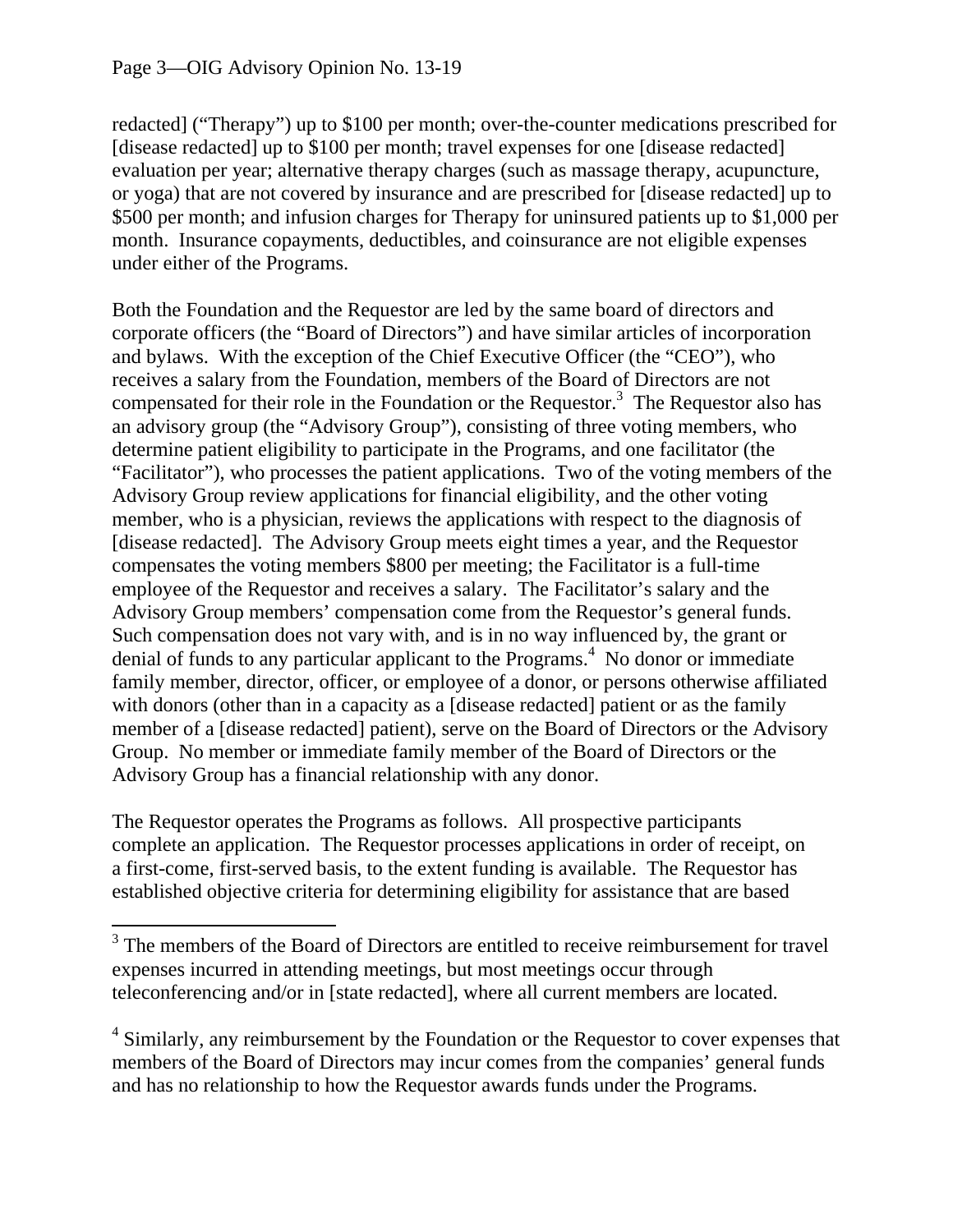upon the applicant's diagnosis of [disease redacted] and financial need. The financial need criteria are based on national standards of indigence. In addition, all patients eligible for the Premium Assistance Program must have access to insurance, and all patients eligible for the Basic Services Program must have at least one eligible expense. Assistance generally is provided for the calendar year, depending on the Requestor's financial resources. Participants are required to notify the Requestor if their financial circumstances change during that time.

Potential applicants learn about the Requestor from a variety of sources, including physicians, health care providers, pharmaceutical manufacturers, the Foundation, and others. The Advisory Group assesses patient applications without regard to: (i) the interests of any donor or any donor affiliates; (ii) the applicant's choice of product, provider, practitioner, supplier, or insurance company; (iii) the identity of the referring person or organization, including whether the referring entity is a donor; or (iv) the amount of contributions made by any donor whose services or products are used or may be used by the patient.

The Requestor has certified that it does not refer applicants to, recommend, or arrange for the use of any particular product, practitioner, provider, supplier, or insurance company. Patients have complete freedom of choice regarding their products, practitioners, providers, suppliers, insurance companies, and treatment regimens.

assistance.<sup>5</sup> The Requestor receives some funding from individual donors, corporations, and foundations, but its main source of funding comes from the Foundation. All of the funds coming through the Foundation to the Requestor are donations that have been earmarked for either the Premium Assistance Program or the Basic Services Program from pharmaceutical manufacturers that produce drugs to treat [disease redacted]; no additional restrictions are placed on the funds. Neither the Foundation nor the Requestor receives non-cash donations. The Requestor has absolute, independent, and autonomous discretion as to the use of contributions for the Programs. No donor or affiliate of any donor (including without limitation, any employee, agent, officer, shareholder, or contractor (including, without limitation, any wholesaler, distributor, or pharmacy benefits manager)) exerts any direct or indirect influence or control over the Foundation, the Requestor, or the Programs, including the selection of [disease redacted] as the Programs' focus or the selection of eligible expenses for which the Programs provide

No individual patient information, nor information related to the identity, amount or nature of items or services subsidized under the Programs, is provided to donors.

<sup>&</sup>lt;sup>5</sup> Donors may provide the Requestor or the Foundation with educational materials that the donors generally make available to practitioners or the general public (e.g., clinical information about drug products).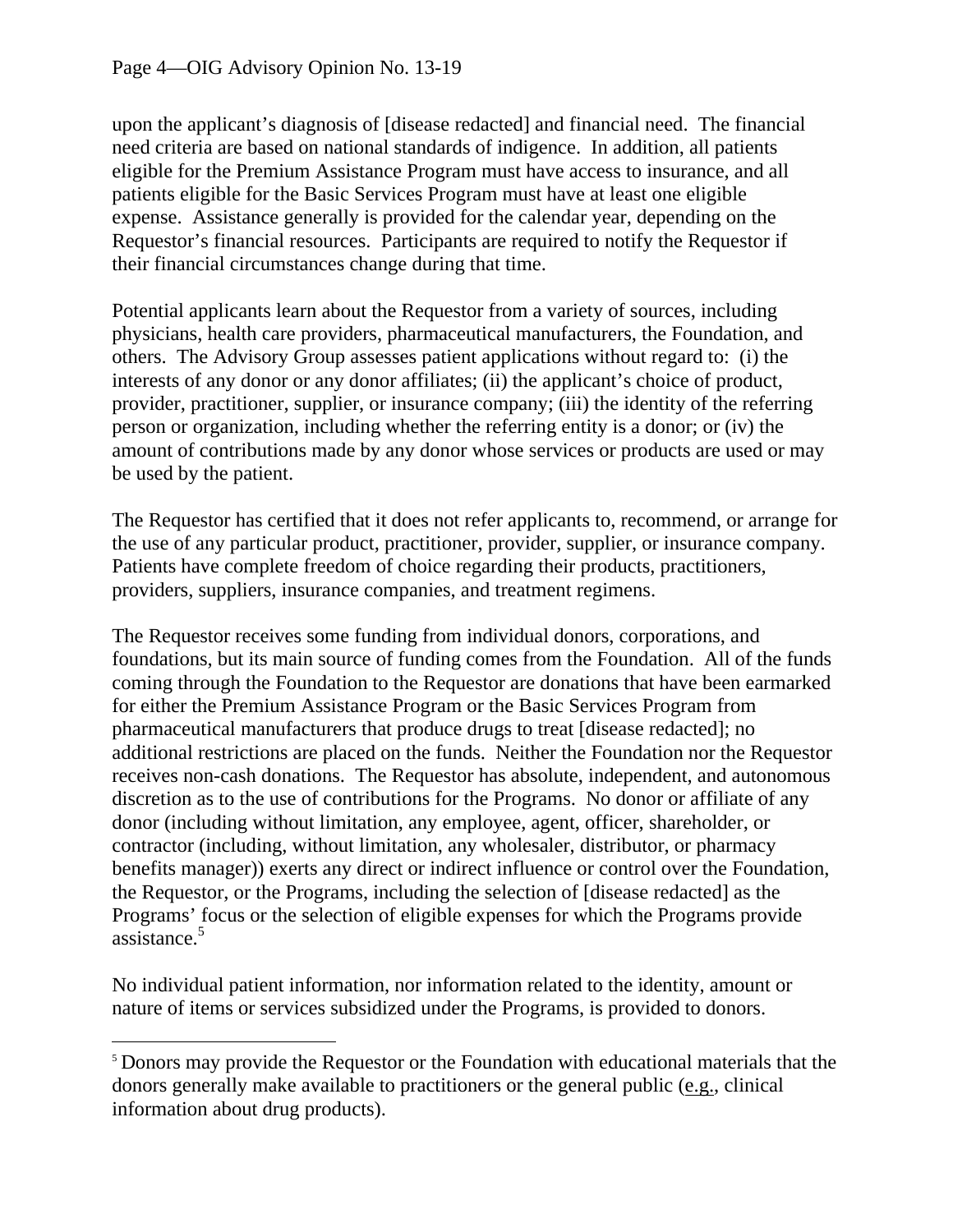Aggregate information is provided to donors upon request, but the data includes information for patients on all drug treatments, as well as for those patients who are not on any drug treatment. Any data provided is limited to aggregate numbers of applicants and aggregate numbers of qualifying applicants in the Programs and, as a result, does not contain any information that enables a donor to correlate the amount or frequency of its donations with the number of patients who use its products or services, or the volume of those products.

Drug treatments for [disease redacted] include multiple products from more than one manufacturer. All of these products have been designated and approved as orphan drugs as related to [disease redacted] due to the disease's low incidence. The Requestor certified that patients need not receive or seek any particular treatment or any treatment at all to receive funds under the Programs. Although some of the eligible expenses under the Basic Services Program are related to Therapy drug treatments (e.g., travel expenses up to \$100 per month to a physician office or a hospital for Therapy), patients can choose any Therapy drug treatment or any other treatment or product by any manufacturer that is currently available or will become available in the future.

# **II. LEGAL ANALYSIS**

#### **A. Law**

The anti-kickback statute makes it a criminal offense to knowingly and willfully offer, pay, solicit, or receive any remuneration to induce or reward referrals of items or services reimbursable by a Federal health care program. See section 1128B(b) of the Act. Where remuneration is paid purposefully to induce or reward referrals of items or services payable by a Federal health care program, the anti-kickback statute is violated. By its terms, the statute ascribes criminal liability to parties on both sides of an impermissible "kickback" transaction. For purposes of the anti-kickback statute, "remuneration" includes the transfer of anything of value, directly or indirectly, overtly or covertly, in cash or in kind.

The statute has been interpreted to cover any arrangement where one purpose of the remuneration was to obtain money for the referral of services or to induce further referrals. See, e.g., United States v. Borrasi, 639 F.3d 774 (7th Cir. 2011); United States v. McClatchey, 217 F.3d 823 (10th Cir. 2000); United States v. Davis, 132 F.3d 1092 (5th Cir. 1998); United States v. Kats, 871 F.2d 105 (9th Cir. 1989); United States v. Greber, 760 F.2d 68 (3d Cir. 1985), cert. denied, 474 U.S. 988 (1985). Violation of the statute constitutes a felony punishable by a maximum fine of \$25,000, imprisonment up to five years, or both. Conviction will also lead to automatic exclusion from Federal health care programs, including Medicare and Medicaid. Where a party commits an act described in section 1128B(b) of the Act, the OIG may initiate administrative proceedings to impose civil monetary penalties on such party under section 1128A(a)(7)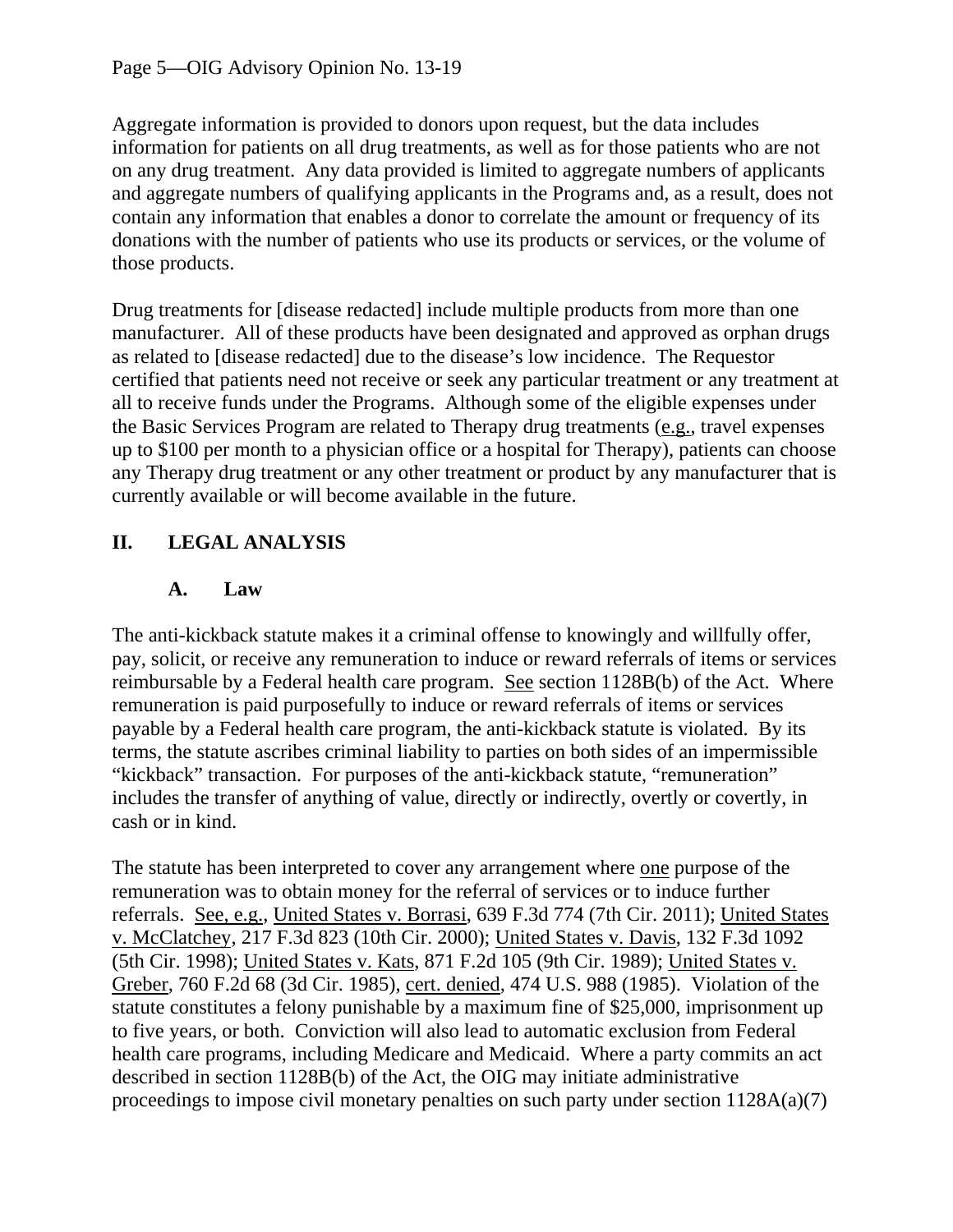of the Act. The OIG may also initiate administrative proceedings to exclude such party from the Federal health care programs under section 1128(b)(7) of the Act.

Section  $1128A(a)(5)$  of the Act (the "CMP") provides for the imposition of civil monetary penalties against any person who offers or transfers remuneration to a Medicare or State health care program (including Medicaid) beneficiary that the benefactor knows or should know is likely to influence the beneficiary's selection of a particular provider, practitioner, or supplier of any item or service for which payment may be made, in whole or in part, by Medicare or a State health care program (including Medicaid). The OIG may also initiate administrative proceedings to exclude such party from the Federal health care programs. Section 1128A(i)(6) of the Act defines "remuneration" for purposes of section 1128A(a)(5) as including "transfers of items or services for free or for other than fair market value."

### **B. Analysis**

Long-standing OIG guidance makes clear that industry stakeholders can contribute to the health care safety net for financially needy patients, including beneficiaries of Federal health care programs, by contributing to independent, bona fide charitable assistance programs. Under a properly structured program, such donations should raise few, if any, concerns about improper beneficiary inducements. To ensure such independence, a charitable assistance program should not exert any direct or indirect influence over its donors, nor should donors have links to the charity that could directly or indirectly influence the operations of the charity or its subsidy programs. Moreover, the charitable assistance program must not function as a conduit for payments or other benefits from donors to patients and must not impermissibly influence beneficiaries' choices. The program must avoid engaging in practices that effectively result in the subsidization of a donor's particular products.

At issue here are independent, charitable assistance programs designed to aid patients with [disease redacted], a rare disease for which only orphan drug treatments are available. Earmarking donations for a rare disease with a relatively limited number of treatments increases the risk that the charity would serve as an improper conduit for donors to provide funds to patients who use their specific products. In this case, however, certain factors decrease this risk. Although [disease redacted] is a rare disease, multiple products from more than one manufacturer are available to treat the disease. Moreover, the Requestor does not provide assistance for insurance copayments, deductibles, and coinsurance under either of the Programs; instead, the Requestor provides grants to patients to pay for insurance premiums and certain expenses not covered by insurance. Patients need not receive or seek any particular treatment or any treatment at all to receive funds under the Programs. By providing grants to pay for insurance premiums and certain expenses not covered by insurance, the Requestor's ability to influence how patients ultimately choose items and services payable by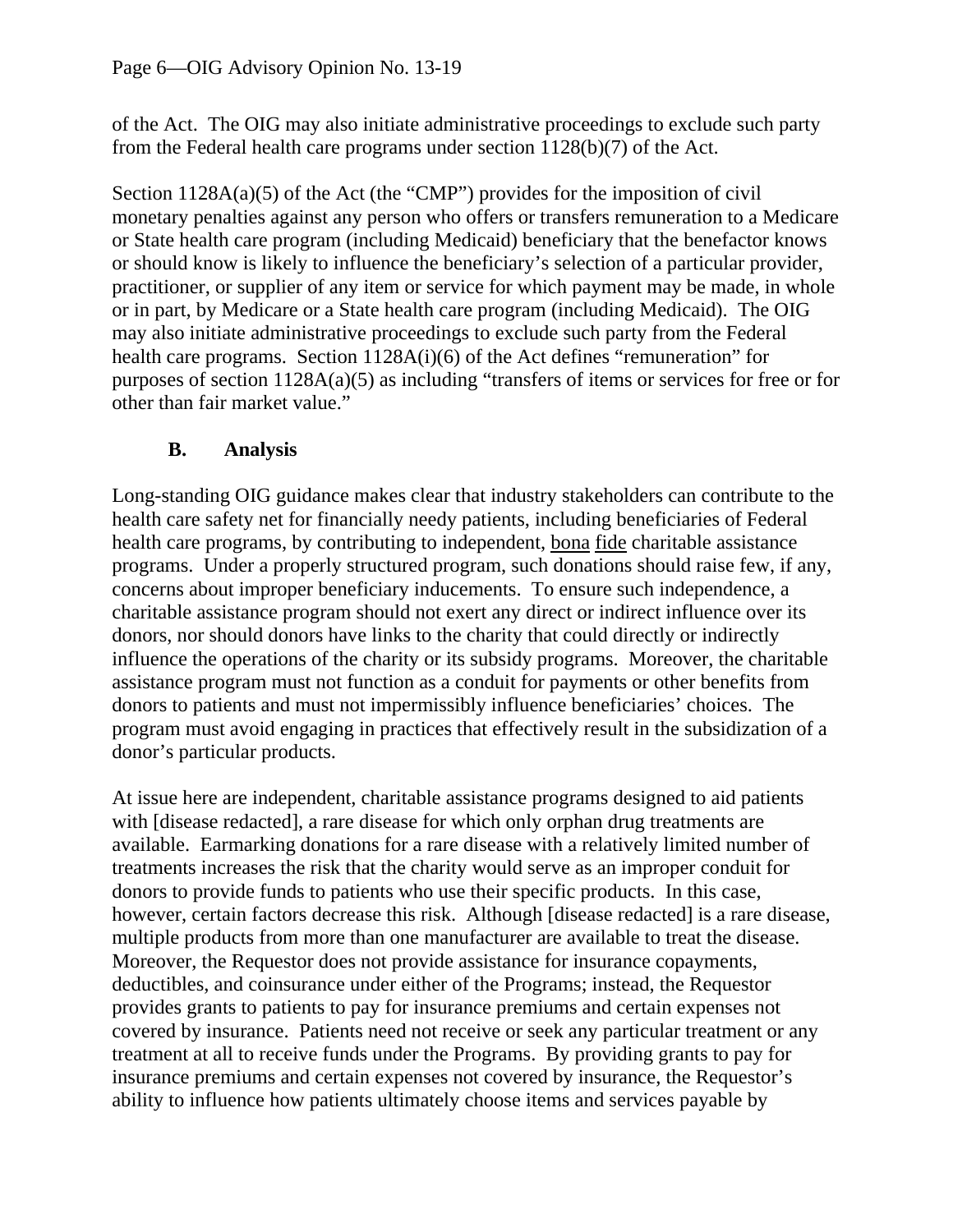Federal health care programs is minimized. Once patients have insurance coverage, they are able to select among the providers, practitioners, and suppliers of their choice. In this particular context, grants for payment of insurance premiums expand, rather than limit, beneficiaries' freedom of choice.

In combination with the type of assistance provided under the Arrangement (i.e., assistance for payment of insurance premiums and certain medical expenses not covered by insurance), other features of the Requestor's particular design and administration of the Programs also reduce the risk of improper beneficiary inducements.

First, no donor or affiliate of any donor exerts direct or indirect control over the Requestor. The Requestor is a non-profit, tax-exempt, independent, charitable corporation that has absolute, independent, and autonomous discretion as to the use of donor contributions for the Programs.

Second, the Requestor awards assistance in a truly independent manner that severs any link between donors and beneficiaries. The Requestor makes all financial eligibility determinations using its own objective criteria. Patients are not eligible for assistance unless they meet the Requestor's financial need eligibility criteria. Applications are considered on a first-come, first-served basis, to the extent of available funding. While receiving the Requestor's financial assistance, all patients remain free to change their health care providers, practitioners, suppliers, or products. Patients also remain free to change insurance plans. The Requestor does not refer any patient to any donor or to any provider, practitioner, supplier, product, or plan.

Third, the Requestor awards assistance without regard to any donor's interests and without regard to the patient's choice of product, provider, practitioner, supplier, or insurance plan. When determining patient eligibility for the Programs under the Arrangement, the Requestor does not take into account the identity of any provider, practitioner, supplier of items or services, or drug or other product the patient may use; the identity of any referring person or organization; or the amount of any contributions made by a donor whose services or products are used or may be used by the patient. The Requestor also does not take into account the identity of the insurer or insurance plan selected by the patient.

Fourth, based on the Requestor's certifications, assistance is provided based upon a reasonable, verifiable, and uniform measure of financial need that is applied in a consistent manner.

Fifth, donors are not provided with any data that would facilitate the correlation of the amount or frequency of their donations with the amount or frequency of the use of their products or services. No individual patient information is conveyed to any donor, nor is any data related to the identity, amount, or nature of items or services subsidized under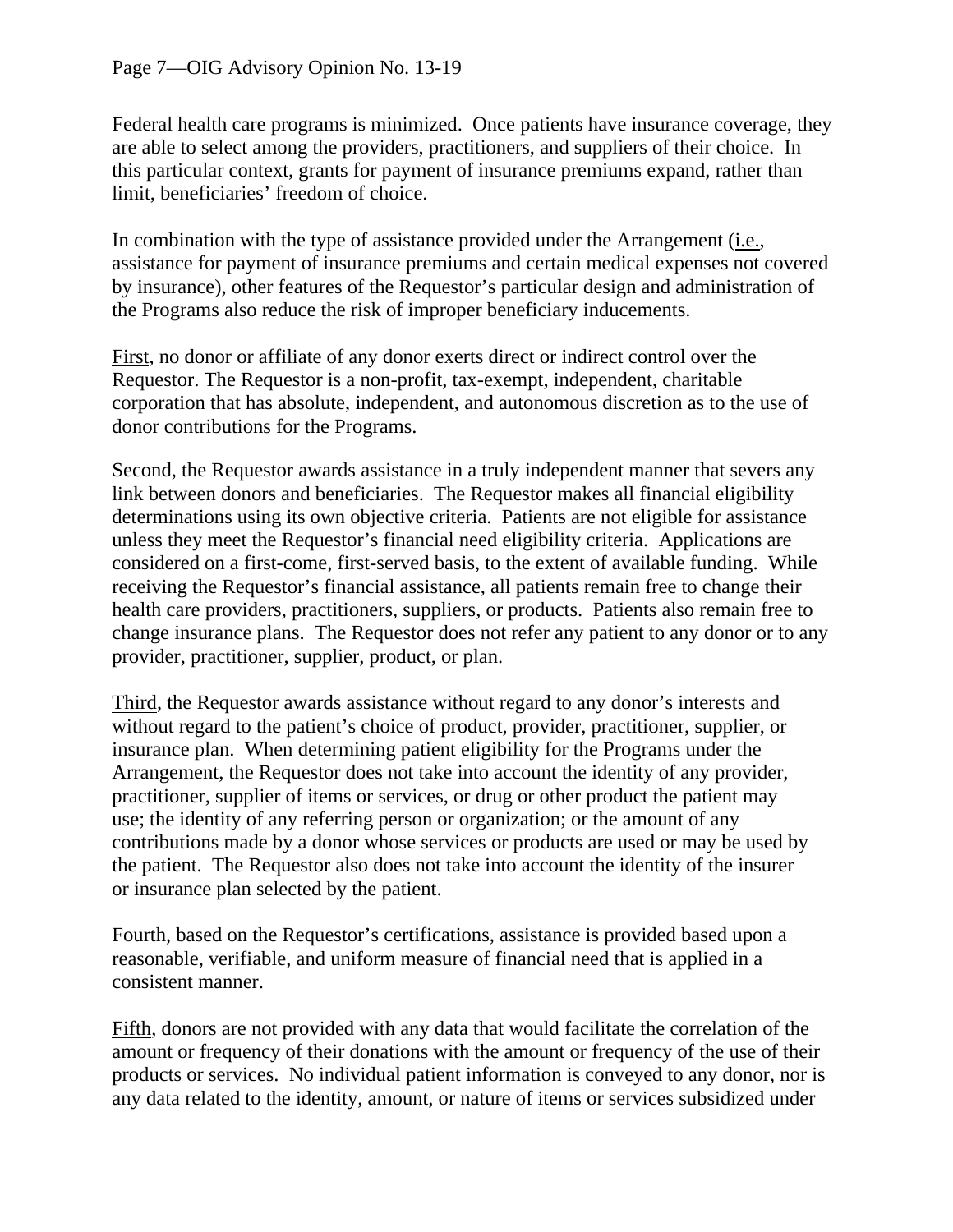the Arrangement. Some aggregate data may be provided to donors as a courtesy upon request, but the data provided includes information for all patients, including patients not receiving any treatment. Accordingly, such aggregate data is limited to numbers of applicants and numbers of patients entering and leaving the Programs.

In light of the totality of the facts and circumstance presented, we will not subject the Requestor to administrative sanctions under the CMP in connection with the Arrangement. For the same reasons, we find the Arrangement presents a sufficiently low risk of fraud and abuse under the anti-kickback statute.

# **III. CONCLUSION**

Based on the facts certified in your request for an advisory opinion and supplemental submissions, we conclude that: (i) the Arrangement does not constitute grounds for the imposition of civil monetary penalties under section  $1128A(a)(5)$  of the Act; and (ii) although the Arrangement could potentially generate prohibited remuneration under the anti-kickback statute if the requisite intent to induce or reward referrals of Federal health care program business were present, the OIG will not impose administrative sanctions on [name redacted] under sections  $1128(b)(7)$  or  $1128A(a)(7)$  of the Act (as those sections relate to the commission of acts described in section 1128B(b) of the Act) in connection with the Arrangement. This opinion is limited to the Arrangement and, therefore, we express no opinion about any ancillary agreements or arrangements disclosed or referenced in your request for an advisory opinion or supplemental submissions.

### **IV. LIMITATIONS**

The limitations applicable to this opinion include the following:

- This advisory opinion is issued only to [name redacted], the requestor of this opinion. This advisory opinion has no application to, and cannot be relied upon by, any other individual or entity.
- This advisory opinion may not be introduced into evidence by a person or entity other than [name redacted] to prove that the person or entity did not violate the provisions of sections 1128, 1128A, or 1128B of the Act or any other law.
- This advisory opinion is applicable only to the statutory provisions specifically noted above. No opinion is expressed or implied herein with respect to the application of any other Federal, state, or local statute, rule, regulation, ordinance, or other law that may be applicable to the Arrangement, including, without limitation, the physician self-referral law, section 1877 of the Act (or that provision's application to the Medicaid program at section 1903(s) of the Act).